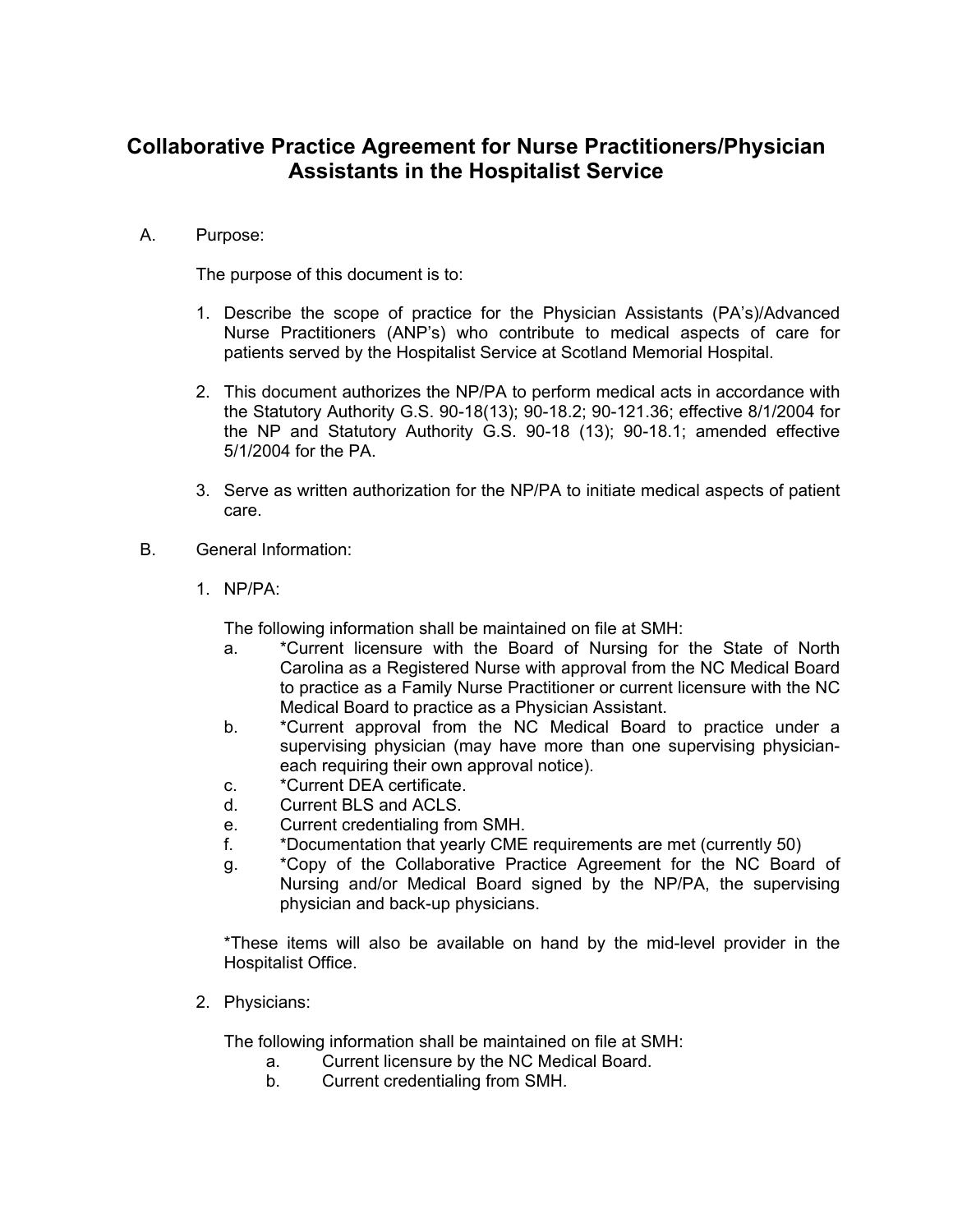Collaborative Practice Agreement Page 2 of 8

3. Miscellaneous:

The NP/PA(s) and Physician(s) practicing under this protocol agree to notify one another of any sanctions imposed by a licensing board against his/her license, or failure to maintain above mentioned requirements.

C. Settings Where Protocol Will Be Used:

NP/PA is authorized to initiate medical aspects of care under this protocol to patients in the hospital, office setting, and satellite offices associated with SMH including the Emergency Department, Urgent Care Center, and the inpatient Hospital. Community service activities involving minimal medical decision-making (blood pressure screenings, sports physicals, etc.) may be conducted at appropriate off-site areas.

- D. Scope of Practice and Medical Functions Authorized:
	- 1. Patient populations and health conditions to be cared for.

The medical aspects of care provided by the NP/PA under this protocol shall be in connection with providing primary care and preventative services to patients enrolled in the Scotland Hospitalist Service. These services are provided within the framework of acute and primary health care and under the supervision of a physician. Services provided include, but are not limited to, management of acute illnesses and injuries, gynecological services, chronic disease management for stable conditions, performing or assisting with procedures, and consultation/referral. A patient's medical care shall be reviewed with a physician in a timely manner.

- 2. Functions:
	- a. Consistent with the rules and regulations form the NC Boards of Nursing/Medicine the NP/PA is authorized to provide the medical functions identified below. These functions are not intended as an exhaustive description of practice but rather illustrative of the types of medical functions the NP/PA will perform. These functions are in addition to any function a NP/PA is authorized to perform independently under his/her professional license.
	- b. Responsible daily patient care, patient/family teaching, discharge of patients to primary care physician or links patient to primary medical care, assistance with patient transfer issues, availability to the Emergency Center for evaluation and treatment of inpatients, available for inpatient procedures, i.e. line placement, etc. with other members of the Hospitalist team.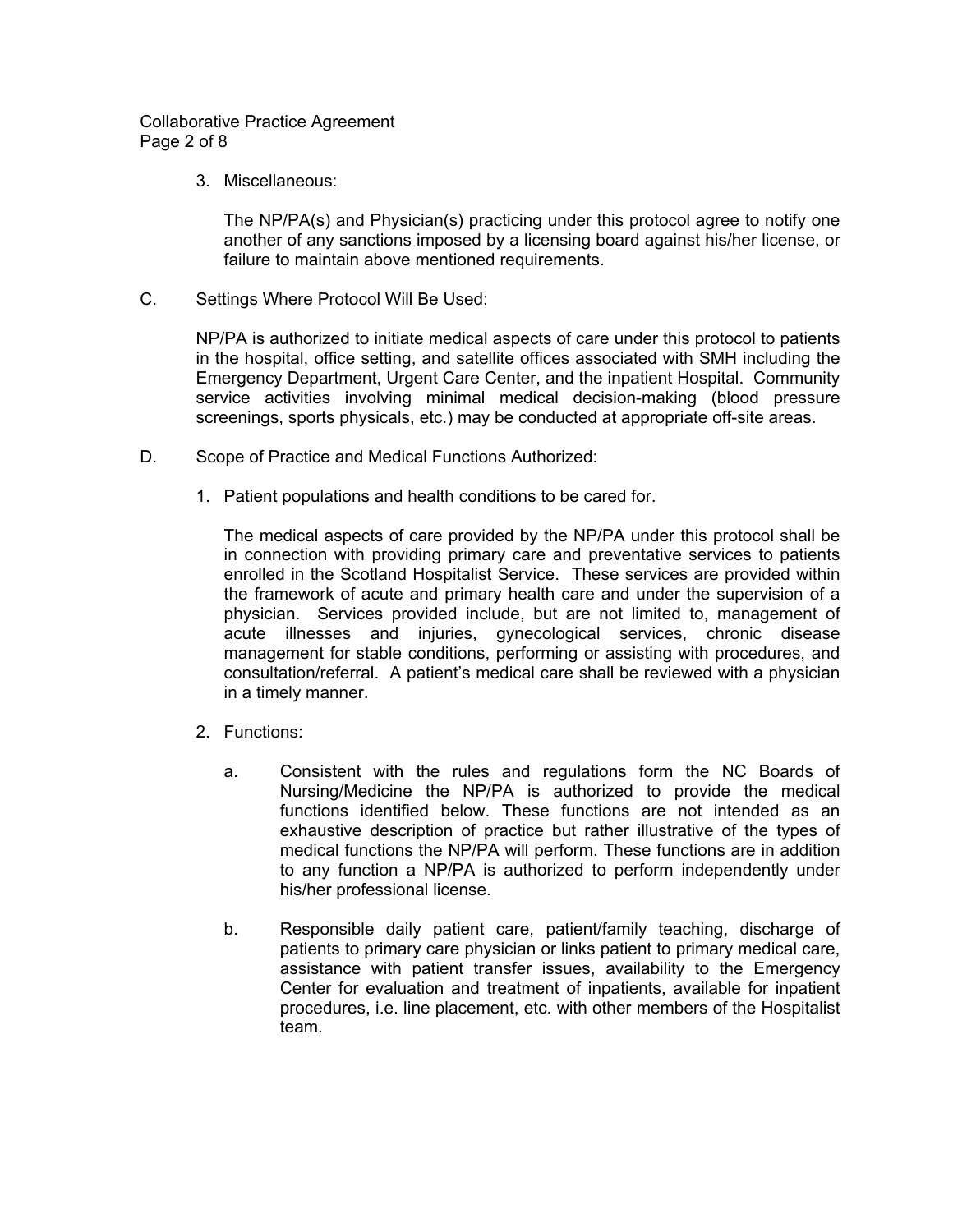### Collaborative Practice Agreement Page 3 of 8

- obtains health histories and performs physical examinations. diagnoses and manages acute and chronic health conditions via evidence based guidelines.
- orders, conducts, and interprets diagnostic studies and laboratory tests.
- performs diagnostic and therapeutic procedures including but not limited to suturing, wound care, incision and drainage, splinting, invasive procedures such as line placement, etc.
- prescribes or recommends pharmacologic and non-pharmacologic therapies, including controlled medications.
- consults appropriate physician(s) for patient care needs.
- **•** refers patients to appropriate sources of care as indicated.
- works to exceed national benchmarks for quality care delivery, cost containment and length of stay for various disease states.
- assists patients to maximize their abilities to cope with health and illness.
- presents and documents patient data.
- responsible with hospitalist team to help reduce patient length of stay by performing tasks and evaluations in a timely manner, as well as, advocating for the patient regarding system issues in the hospital preventing them from creating barriers that increase patient length of stay, i.e. timely laboratory results, radiology reports, social issues, etc.
- **EXEC** assures the efficient utilization of inpatient resources while supporting clinical pathway implementation and compliance.
- assures appropriate and timely referrals to a tertiary care facility as indicated by the patient care needs in consultation with the primary care physician.
- available to surgeons and others for patient evaluation and management.
- participates in the assurance of robust communication system including telephone communications on the admission/status updates, discharge summaries, etc. in acknowledgement of the inpatient hospitalization as a component of the continuum of care provided by the primary care physician.
- **supports the primary care physician/patient relationship.**
- actively establishes primary care relationships for patients who do not have primary care physicians.
- maintains a collegial relationship with all physicians involved in care of the patient inclusive of the primary care physician.
- takes responsibility for assuring patient/family satisfaction with care provided. Provides follow-up calls to the patients that are discharged while under his/her care.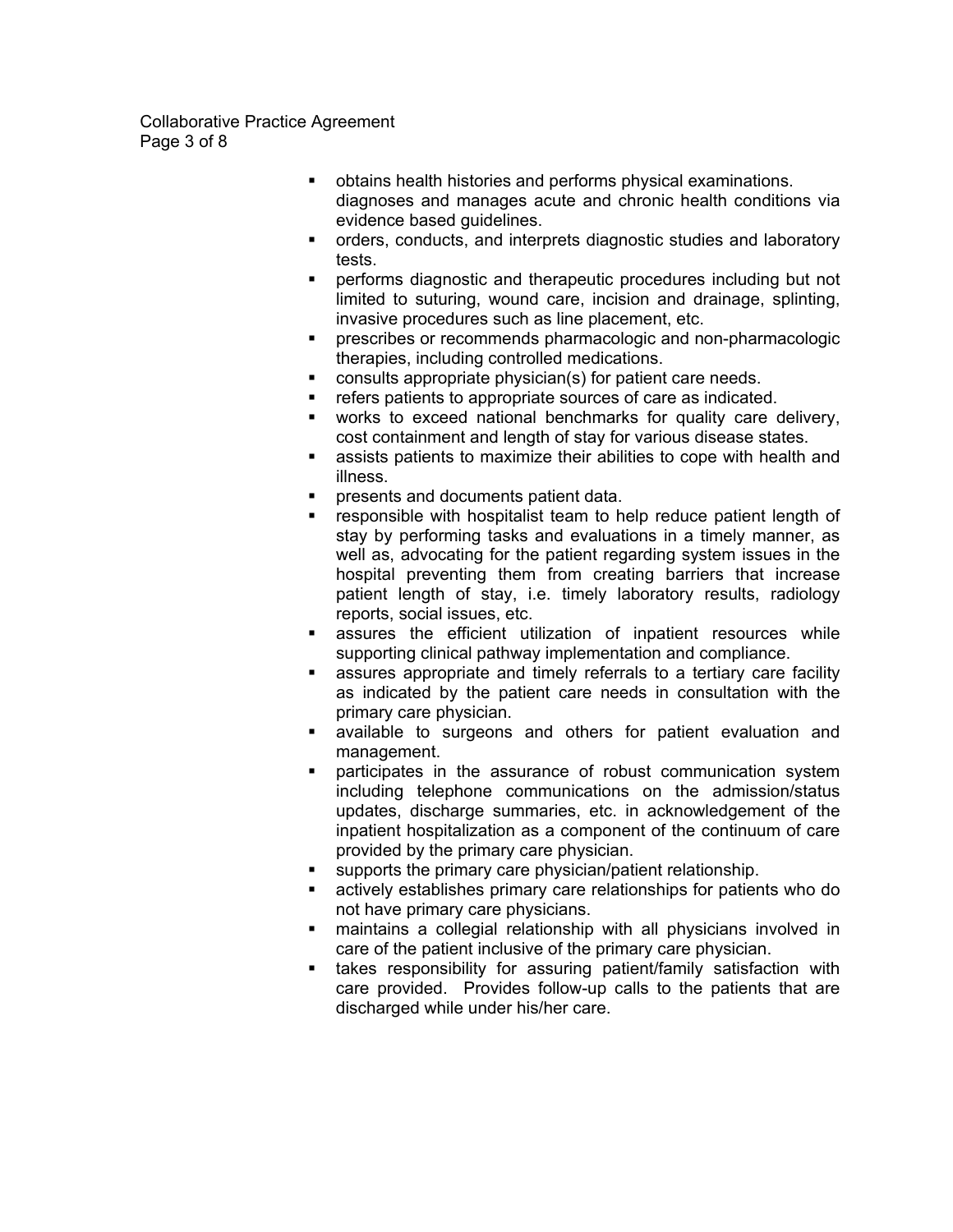### Collaborative Practice Agreement Page 4 of 8

- Promotes self-care, health promotion, and disease prevention through the provision of information, counseling, and education for individuals, families and groups as indicated.
- **develops** and participates in community outreach programs/activities.
- assists with relevant billing documentation.
- develops patient care policies, procedures or clinical guidelines.
	- assists in the development and implementation of performance improvements, particularly those related to improving patient outcomes.
- participates in meetings, committees, and projects relevant to the function of the organization.
- c. The Hospitalist midlevel provider may:
	- I) Admit patients from the Emergency Center to the service of a hospitalist physician. The midlevel must see the patient in the Emergency Center and therefore cannot call in telephone admission orders.
	- II) The supervising physician must see a patient admitted by the mid level to a regular bed within 24 hours of the patients admission and the supervising physician must see a patient admitted to the Critical Care Unit within the timeframe outlined in the Medical Staff's Rules and Regulations. Admission by a midlevel does not constitute a visit by the admitting practitioner.
	- III) Round on hospitalist patients.
	- IV) Discharge patients with the approval of the hospitalist physician on duty.
	- V) Take "first call" for the service for the Emergency Center. The call schedule posted on [www.amion.com](http://www.amion.com/) must list both the midlevel and physician on call.
	- VI) All patients will be seen daily by the hospitalist physician.
- d. The above mentioned functions will be performed utilizing:
	- I) Recent (less than 4 years old) clinical guidelines references including, but not limited to on-line sources available on the World Wide Web, The Sanford Guide to Antimicrobial Therapy, Clinical Guidelines in Family Practice (Uphold & Graham, Barmarrae Books, Inc), CDC guidelines for immunizations and epocrates.
	- II) The expertise and consultation of supervising/collaborating physician.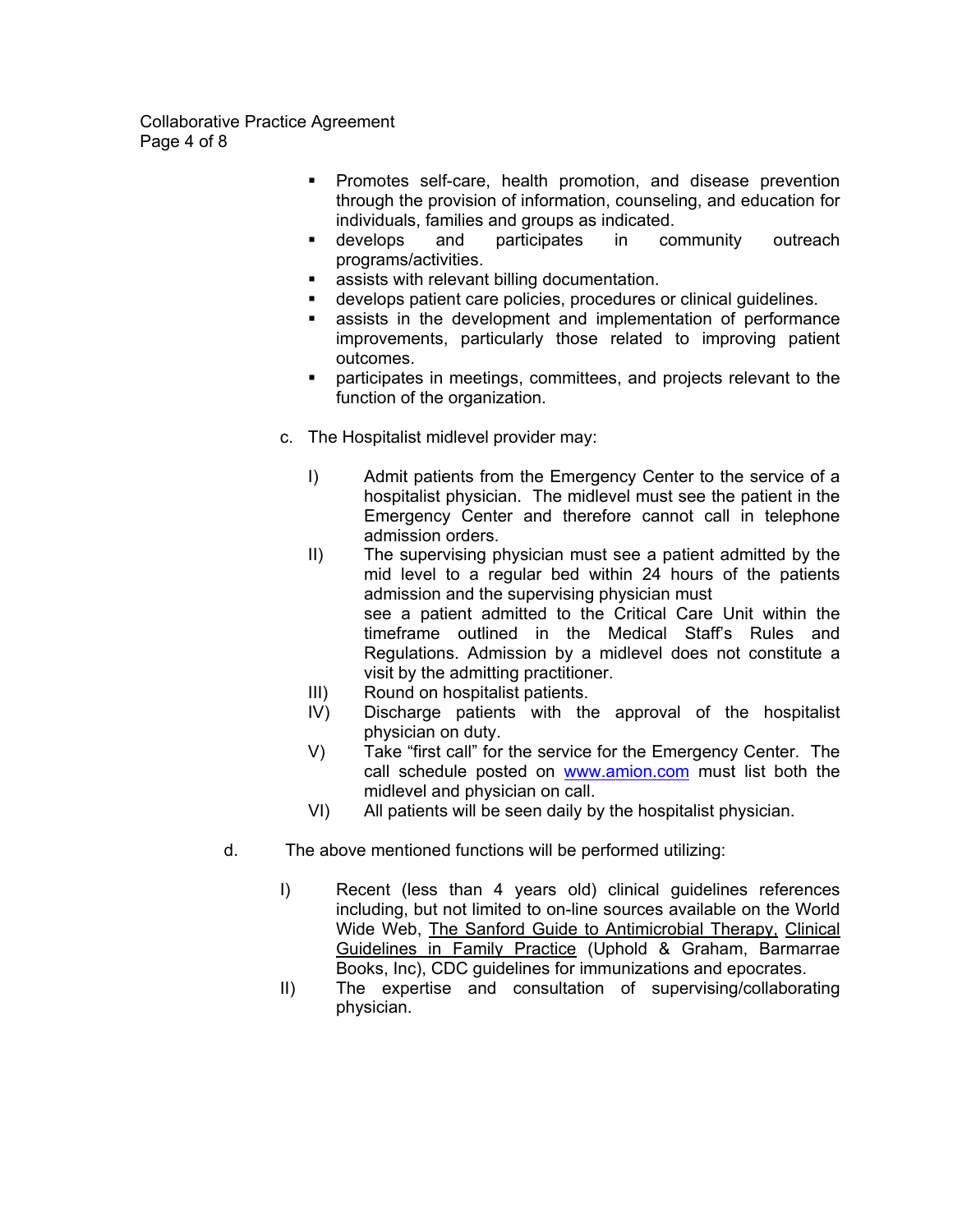### Collaborative Practice Agreement Page 5 of 8

3. Emergency Care:

Emergency situations will be handled according to the written protocols listed above, as well as in accordance with SMH policies. The NP/PA may provide care to stabilize a patient's condition and prevent deterioration of condition that may be otherwise by beyond the scope of protocol. Initiate appropriate evaluation and emergency management of emergency situations such as cardiac arrest, respiratory distress, injuries, burns and/or hemorrhage.

Criteria For Ordering Special Diagnostic Tests:

- a. CT Scan of Brain or MRI:
	- I) Seizure disorder
	- II) Persistent Headaches
	- III) Suspected other neurological disorder
- b. CT Scan of the Spine or MRI:
	- I) Suspected herniated disc.
	- II) Progressive weakness of extremities.
	- III) Suspected other neurological disorders.

#### c. CT Scan of Abdomen:

- I) Abdominal symptoms not explained by any other radiological means.
- d. Ultrasound:
	- I) Pelvis- to rule out ovarian cysts, PID, tubal pregnancy or define pelvic mass.
	- II) Scrotum- to evaluate vascular status.
	-
	- III) Lower extremity- for vascular status.<br>IV) Trauma as indicated to rule out vascu Trauma as indicated to rule out vascular compromise.
- e. Nuclear Medicine Examinations:
	- I) To delineate the cause of symptoms not diagnosed by other means (i.e. V/Q scans).
- e. Carrying Out Or Signing Prescription Drug Orders:
- 5. Authority to Prescribe:
	- a. Prescribing pharmaceuticals will be done in a manner consistent with T32: 32L.0009 of North Carolina law. Each prescription will have the NP/PA's and the supervising physician's full name and state license number and the site's address and phone number.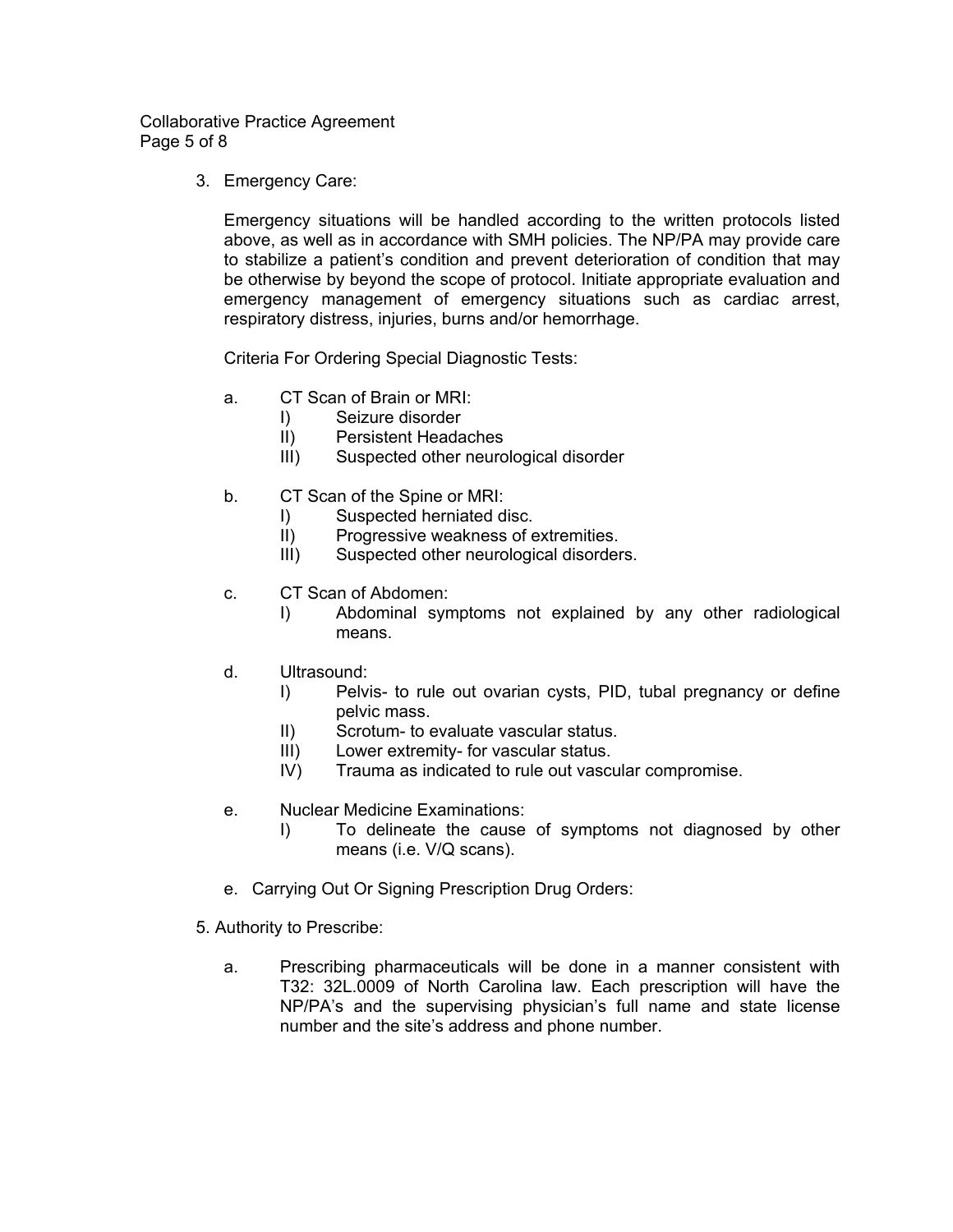## Collaborative Practice Agreement Page 6 of 8

- b. Consistent with the NP/PA practice and functions described in Paragraph D, the NP/PA may prescribe all categories of dangerous drugs and medical devices. A careful drug allergy history will be taken prior to prescribing medications. Careful assessment to avoid drug interaction and side effects will be made. The potential benefit will outweigh the potential risk.
- c. Samples may be received (excluding controlled substances) and dispensed as deemed appropriate, without cost to the patient for the medication.
- d. Limitations on prescribing Controlled substances (Class II-V).
	- I) May be independently prescribed by the NP/PA.
	- II) Limited to a 7 day supply or less with no refills.
	- III) Limited by DEA authority.

6. The NP/PA shall provide appropriate instructions to the patient on use of any medication prescribed, including appropriate warnings and laboratory monitoring. Instructions may come in the form of verbal instructions, written instructions or preprinted information.

- 7. Every prescription must be entered on the patient's chart.
- 8. Approved formulary as follows (but not limited to):
	- a. Antihistamines
	- b. Antibiotics/Anti-infective agents
	- c. Anti-tussives, Expectorants and Mucolytic Agents
	- d. Anti-inflammatory agents
	- e. Autonomic drugs
	- f. Birth control medications
	- h. Blood formation and coagulation agents
	- i. Cardiovascular drugs
	- j. Central nervous system drugs
	- k. Diagnostic agents
	- l. Electrolytic, Calorie and Water balance agents
	- m. EENT preparation
	- n. Enzymes
	- o. GI drugs
	- p. Hormones and synthetic substitutes
	- q. Local anesthetics
	- r. Pain medications (see above limitations regarding schedule drugs)
	- s. Prenatal preparations
	- t. Skin and mucous membrane preparations
	- u. Spasmolytic agents
	- v. Vitamins
	- w. Toxoids and vaccines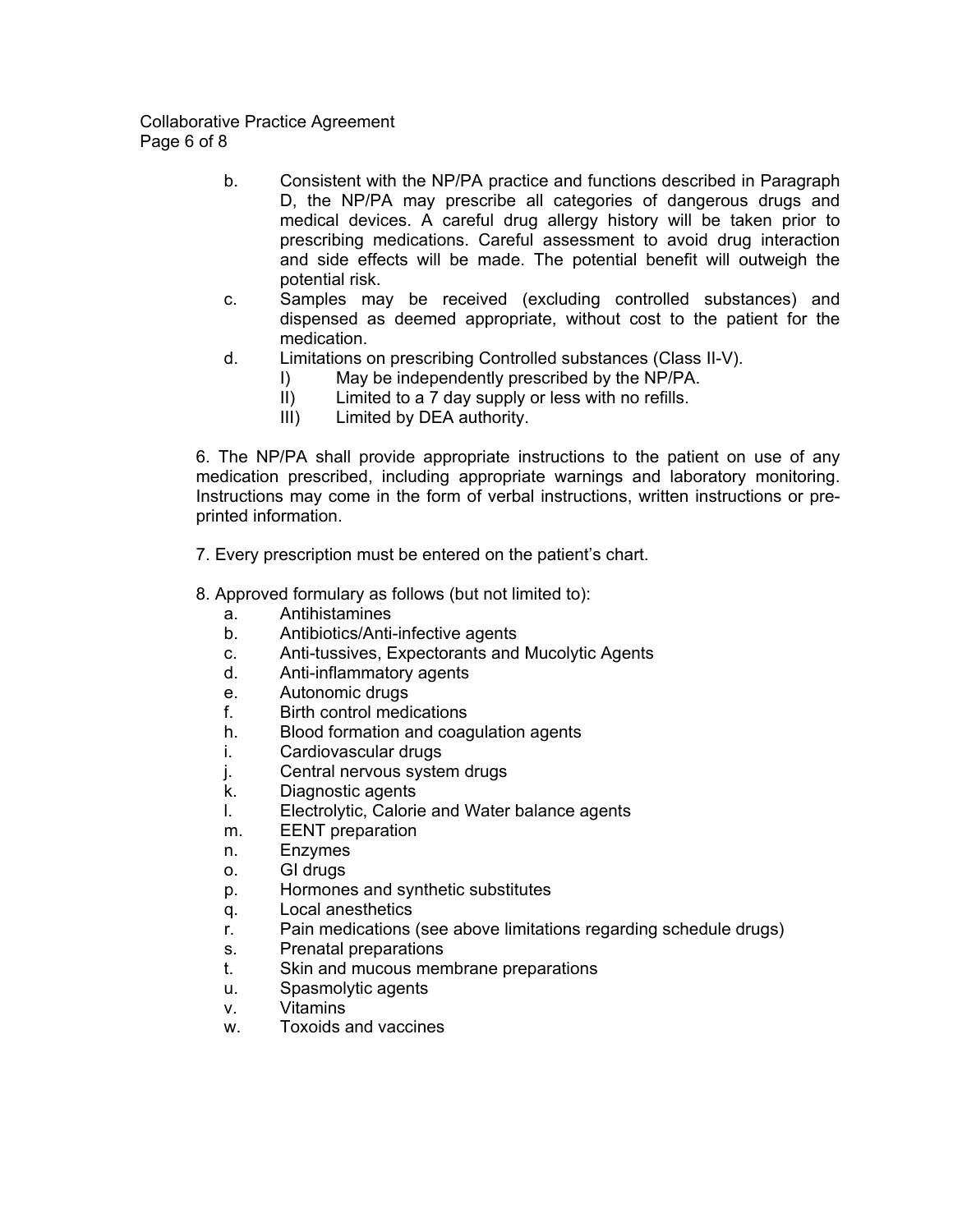Collaborative Practice Agreement Page 7 of 8

- f. Physician Responsibilities:
	- a. Supervision:

The supervising physician is required to provide adequate supervision and knowledge of the practice guidelines of the NP/PA initiating medical aspects of care under this protocol. A back-up supervising physician, if he/she has affirmed in writing that he/she is familiar with this protocol and signed this form, may provide supervision. The NP/PA is authorized to diagnose and prescribe under the protocols established in this document without the direct (on-site) supervision or approval of the supervising physicians.

b. Consultation and Collaboration:

The supervising or back-up physician is available at all times either by on-site, by telephone or by other electronic means of communication when needed. Supervision shall be consistent with any requirement specified by the NC Boards of Nursing and/or Medicine. The supervising physician will be available for a daily status report on complications or problems encountered that are not covered by a protocol.

g. Quality Assurance and Documentation of Physician Supervision:

The following must be cosigned by the MD:

- $H 8 P$
- **Discharge summary**
- **DNR** orders
- Restraint orders
- Progress notes.

DNR orders may be written by the NP/PA, but must be cosigned as above and the DNR must be consulted by another MD. The NP/PA will document DNR discussion with MD in the progress notes.

The NP/PA may not consult a DNR.

IVC papers must be signed by the physician.

9. The quality of care initiated under this protocol shall be monitored and evaluated as follows: